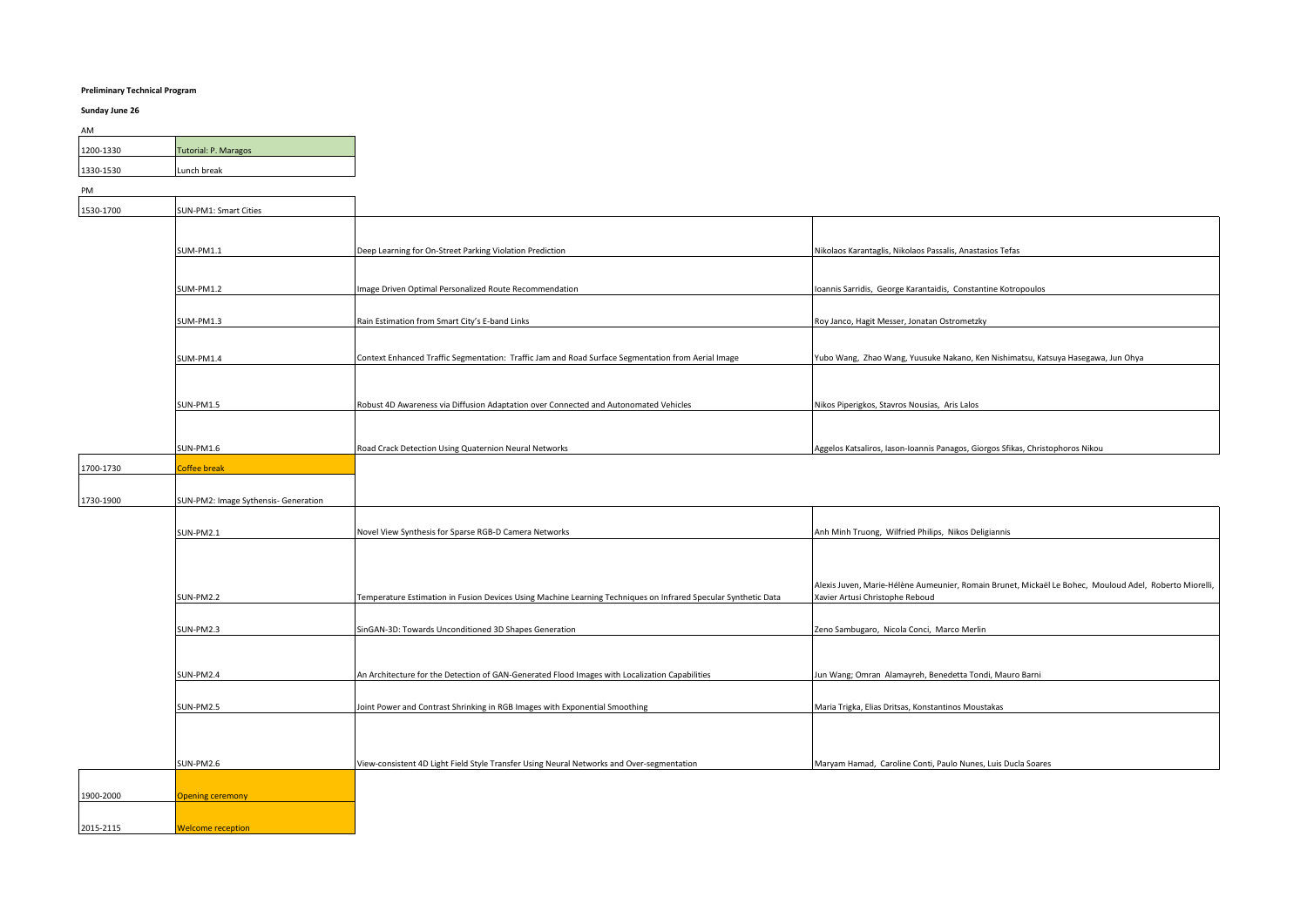### **Monday June 27**

| AM        |                                  |                                                                                                                              |                                                                                                                                                             |
|-----------|----------------------------------|------------------------------------------------------------------------------------------------------------------------------|-------------------------------------------------------------------------------------------------------------------------------------------------------------|
| 0900-1000 | Keynote 1: A. Dimakis            |                                                                                                                              |                                                                                                                                                             |
| 1000-1130 | MON-AM1: Biomedical Applications |                                                                                                                              |                                                                                                                                                             |
|           |                                  |                                                                                                                              |                                                                                                                                                             |
|           | MON-AM1.1                        | Classification of ECG Signals of Heart Beats using TF-TS LSTM with Augmented Fuzzy Recurrence Eigenvalues                    | Tuan Pham                                                                                                                                                   |
|           | MON-AM1.2                        | A Large Imaging Database and Novel Deep Neural Architecture for Covid-19 Diagnosis                                           | Anastasis Arsenos, Dimitrios Kollias, Stefanos Kollias                                                                                                      |
|           | MON-AM1.3                        | Federated learning for heart segmentation                                                                                    | Sébastien Jodogne, Thibaud Misonne                                                                                                                          |
|           |                                  |                                                                                                                              |                                                                                                                                                             |
|           | MON-AM1.4                        | EndoVAE: Generating Endoscopic Images with a Variational Autoencoder                                                         | Dimitrios Diamantis, Panagiota Gatoula, Dimitris K lakovidis                                                                                                |
|           |                                  |                                                                                                                              |                                                                                                                                                             |
|           | MON-AM1.5                        | Proportional Myoelectric Control in Virtual Reality Environment                                                              | Iliana Loi, Angeliki Grammatikaki, Panagiotis Tsinganos, Efe Bozkir, Dimitris Ampeliotis, Konstantinos<br>Moustakas, Enkelejda Kasneci, Athanassios Skodras |
|           | MON-AM1.6                        | Sparse Analysis of Block-Boosted Deep Features for Osteoporosis Classification                                               | Chelsea Harris, Sokratis Makrogiannis                                                                                                                       |
| 1130-1200 | Coffee break                     |                                                                                                                              |                                                                                                                                                             |
|           |                                  |                                                                                                                              |                                                                                                                                                             |
| 1200-1330 | MON-AM2: Video Processing        |                                                                                                                              |                                                                                                                                                             |
|           | MON-AM2.1                        | Virtual Validation of a Multi-object Tracker with Intercamera Tracking for Automotive Fisheye Based Surround View<br>Systems | Guillem Delgado, Mikel Garcia, Marcos Nieto, Jon Ander Íñiguez de Gordoa, Cristina Pérez, Aleksandar Jevtic,<br>David Pujol                                 |
|           | MON-AM2.2                        | Foveated MOVI-Codec: Foveation-based Deep Video Compression without Motion                                                   | Meixu Chen, Richard W. Webb, Alan Bovik                                                                                                                     |
|           |                                  |                                                                                                                              |                                                                                                                                                             |
|           | MON-AM2.3                        | Explaining and Verifying the Robustness of Visual Object Trackers to Noise                                                   | ason Karakostas, Vasileios Mygdalis, Ioannis Pitas                                                                                                          |
|           | MON-AM2.4                        | Identifying Pitfalls in the Evaluation of Saliency Models for Videos                                                         | Zhengyan Mr Dong, Xinbo Wu, Xin Zhao, Fan Zhang, Hantao Liu                                                                                                 |
|           | MON-AM2.5                        | VIDI: A Video Dataset of Incidents                                                                                           | Duygu Sesver, Alp Eren Gençoğlu, Çağrı Emre CE Yıldız, Zehra Nur Günindi, Faeze Habibi, Ziya Ata Yazıcı,<br>Hazim Kemal Ekenel                              |
|           | MON-AM2.6                        | Multimodal Video Summarization Based on Fuzzy Similarity Features                                                            | Theodoros Psallidas, Michael Vasilakakis, Evaggelos Spyrou, Dimitris Iakovidis                                                                              |
| 1330-1530 | Lunch break                      |                                                                                                                              |                                                                                                                                                             |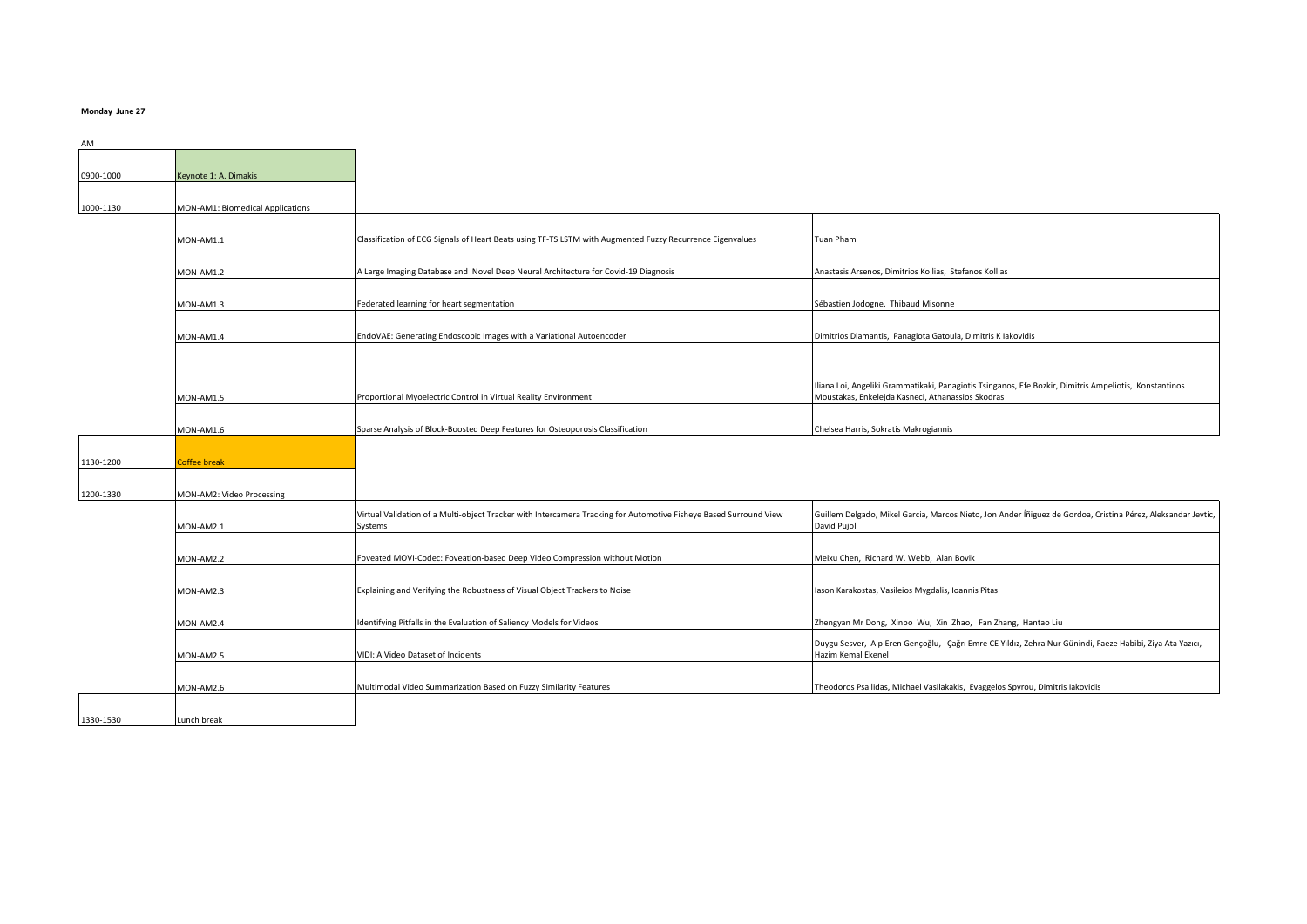| PM        |                                                             |                                                                                                                                                                                                                                |                                                                                                                                                                            |
|-----------|-------------------------------------------------------------|--------------------------------------------------------------------------------------------------------------------------------------------------------------------------------------------------------------------------------|----------------------------------------------------------------------------------------------------------------------------------------------------------------------------|
| 1530-1700 | MON-PM1 (SS): Multimodal Analysis, Fusion,<br>and Retrieval |                                                                                                                                                                                                                                |                                                                                                                                                                            |
|           | MON-PM1.1                                                   | Sentinel-2 Images at 2.5m Spatial Resolution via Deep-Learning: A Case Study in Zakythnos                                                                                                                                      | Antigoni Panagiotopoulou, Emmanuel Bratsolis, Lazaros Grammatikopoulos, Eleni Petsa, Eleni Charou,<br>Konstantinos Poirazidis, Aristotelis Martinis, Nicholas Madamopoulos |
|           | MON-PM1.2                                                   | A Data Cube of Big Satellite Image Time-Series for Agriculture Monitoring                                                                                                                                                      | Vasileios Sitokonstantinou, Thanassis Drivas, Iason Tsardanidis, Alkiviadis Marios Koukos, Charalampos<br>Kontoes, Vassilia Karathanassi                                   |
|           | MON-PM1.3                                                   | SPARQL querying for validating the usage of automatically georeferenced social media data as human sensors for air<br>quality                                                                                                  | Stelios Andreadis, Mirette Elias, Thanassis Mavropoulos, Charis Papadopoulos, Nick Pantelidis, Ilias<br>Gialampoukidis, Stefanos Vrochidis, Yiannis Kompatsiaris           |
|           | MON-PM1.4                                                   | Pest Presence Prediction Using Interpretable Machine Learning                                                                                                                                                                  | Ornela Nanushi, Vasileios Sitokonstantinou, Ilias Tsoumas, Charalampos Kontoes                                                                                             |
|           | MON-PM1.5                                                   | BiasHash: A Bayesian Hashing Framework for Image Retrieval                                                                                                                                                                     | Maria Pegia, Anastasia Moumtzidou, Ilias Gialampoukidis Björn ÞJónsson, Stefanos Vrochidis, Yiannis<br>Kompatsiaris                                                        |
|           | MON-PM1.6                                                   | Towards Space-to-Ground Data Availability for the Monitoring of the Common Agricultural Policy                                                                                                                                 | George Choumos, Alkiviadis Marios Koukos, Vasileios Sitokonstantinou, Charalampos Kontoes                                                                                  |
| 1700-1730 | <b>Coffee break</b>                                         |                                                                                                                                                                                                                                |                                                                                                                                                                            |
| 1730-1900 | MON-PM2: Image Analysis                                     |                                                                                                                                                                                                                                |                                                                                                                                                                            |
|           | MON-PM2.1                                                   | A Comparative Study of Compressive Sensing Algorithms for Hyperspectral Imaging Reconstruction                                                                                                                                 | Jon Alvarez Justo, Daniela Lupu, Milica Orlandic, Ion Necoara, Tor Arne Johansen                                                                                           |
|           | MON-PM2.2                                                   | LiDeR: Lightweight Dense Residual Network for Video Super-Resolution on Mobile Devices                                                                                                                                         | Ekrem Çetinkaya, Minh Nguyen, Christian Timmerer                                                                                                                           |
|           | MON-PM2.3                                                   | Non-Uniform Blind Image Deblurring Using an Algorithm Unrolling Neural Network                                                                                                                                                 | Greig Richmond, Arlene Cole-Rhodes                                                                                                                                         |
|           | MON-PM2.4                                                   | Gabor is Enough: Interpretable Deep Denoising with a Gabor Synthesis Dictionary Prior                                                                                                                                          | Nikola Janjusevic, Amirhossein Khalilian-Gourtani, Yao Wang                                                                                                                |
|           | MON-PM2.5                                                   | Efficient Hyperspectral Reconstruction from RGB Images with Line-Pixel Deconvolution                                                                                                                                           | Pai Chet Ng, Konstantinos N. Plataniotis, Yannick Verdie, Juwei Lu                                                                                                         |
|           | MON-PM2.6                                                   | Going from Lines to Triangles: A Formulation for Time-frequency Moments of Time-Series With Application to Study fMRI Ashkan Faghiri, Armin Iraji, Noah Lewis, Koko Ishizuka, Kun Yang, Akira Sawa, Tulay Adali, Vince Calhoun |                                                                                                                                                                            |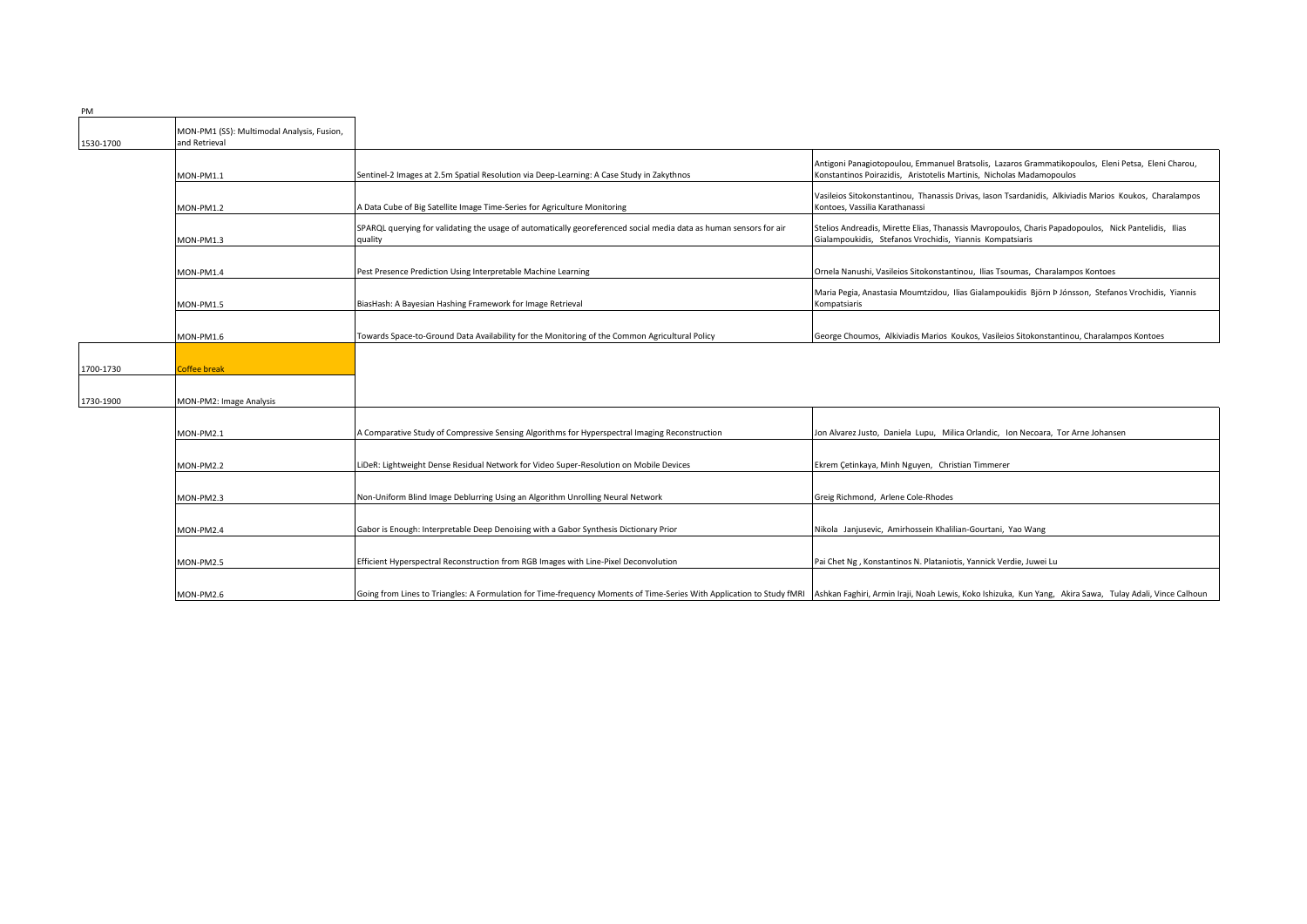#### **Tuesday June 28**

0900-1000 TUE-AM1 (SS): Multispectral Sensing and Surveillance Applications TUE-AM1.1 **Recognizing the Threats of Drone Surveillance. A Case Study Dimitrios Lappas, George Fessakis, Panagiotis Karampelas** TUE-AM1.2 **Towards using Thermal Cameras in Birth Detection** Jorge García-Torres, Øyvind Meinich-Bache, Kjersti Engan TUE-AM1.3 **Location-Aided Activity Recognition from Channel State Information with Deep Cross-Modal Learning** Shervin Mehryar TUE-AM1.4 SAR Image Classification with Knowledge Distillation and Class Balancing for Long-Tailed Distributions Chowdhury Sadman Jahan, Andreas Savakis, Erik Blasch 1000-1130 TUE-AM2: Face, Gesture, Action, Emotion Recognition TUE-AM2.1 **Gesture Recognition by Self-Supervised Moving Interest Point Completion for CNN-LSTMs** Fotini Patrona, Ioannis Mademlis, Ioannis Pitas TUE-AM2.2 **Monocular Weakly-Supervised Camera-Relative 3D Human Pose Estimation** Anestis Christidis, Christos Papaioannidis, Ioannis Pitas TUE-AM2.3 **Context-Aware Memory Attention Network for Video-Based Action Recognition** Thean Chun Koh TUE-AM2.4 Audio-Video Fusion with Double Attention for Multimodal Emotion Recognition Ruxandra G. Tapu, Bogdan Mocanu TUE-AM2.5 Cartoonized Anonymization of Sign Language Videos Chirstina Curania Tze, Panagiotis P. Filntisis, Anastasios Roussos, Petros Maragos TUE-AM2.6 **Attribute-based Gesture Recognition: Generalization to Unseen Classes** George Retsinas, Panagiotis P. Filntisis, Nikolaos Kardaris, Petros Maragos 1130-1200 Coffee break 1200-1330 TUE-AM3: Applications TUE-AM3.1 **Example 20 Tomography Reconstruction by Projection-Domain Separable Modeling** Berk Iskender, Marc Louis Klasky, Yoram Bresler TUE-AM3.2 **Multi-object Visual Tracking for Indoor Images of Retail Consumers Interventional Consumers Iason-Ioannis Panagos, Angelos P. Giotis, Christophoros Nikou** TUE-AM3.3 Early Detection of DDoS Attacks Using Photonic Neural Networks Manos Kirtas, Nikolaos Passalis, Dimitrios Kalavrouziotis, Dimitrios Syrivelis, Paraskeuas Bakopoulos, Nikolaos Pleros, Anastasios Tefas TUE-AM3.4 **Adversarial Deep Features for Weakly Supervised Document Image Keyword Spotting Angelos P. Giotis, Giorgos Sfikas, Christophoros Nikou** TUE-AM3.5 Multi-scale Wavelet Frequency Channel Attention on Remote Sensing Image Segmentation Vu-Chen Su, Tsung-Jung Liu, Kuan-Hsien Liu TUE-AM3.6 A Framework to Map VMAF with the Probability of Just Noticeable Difference between Video Encoding Recipes Jingwen Zhu, Suiyi Ling, Yoann Baveye, Patrick Le Callet 1330-1530 Lunch break

AM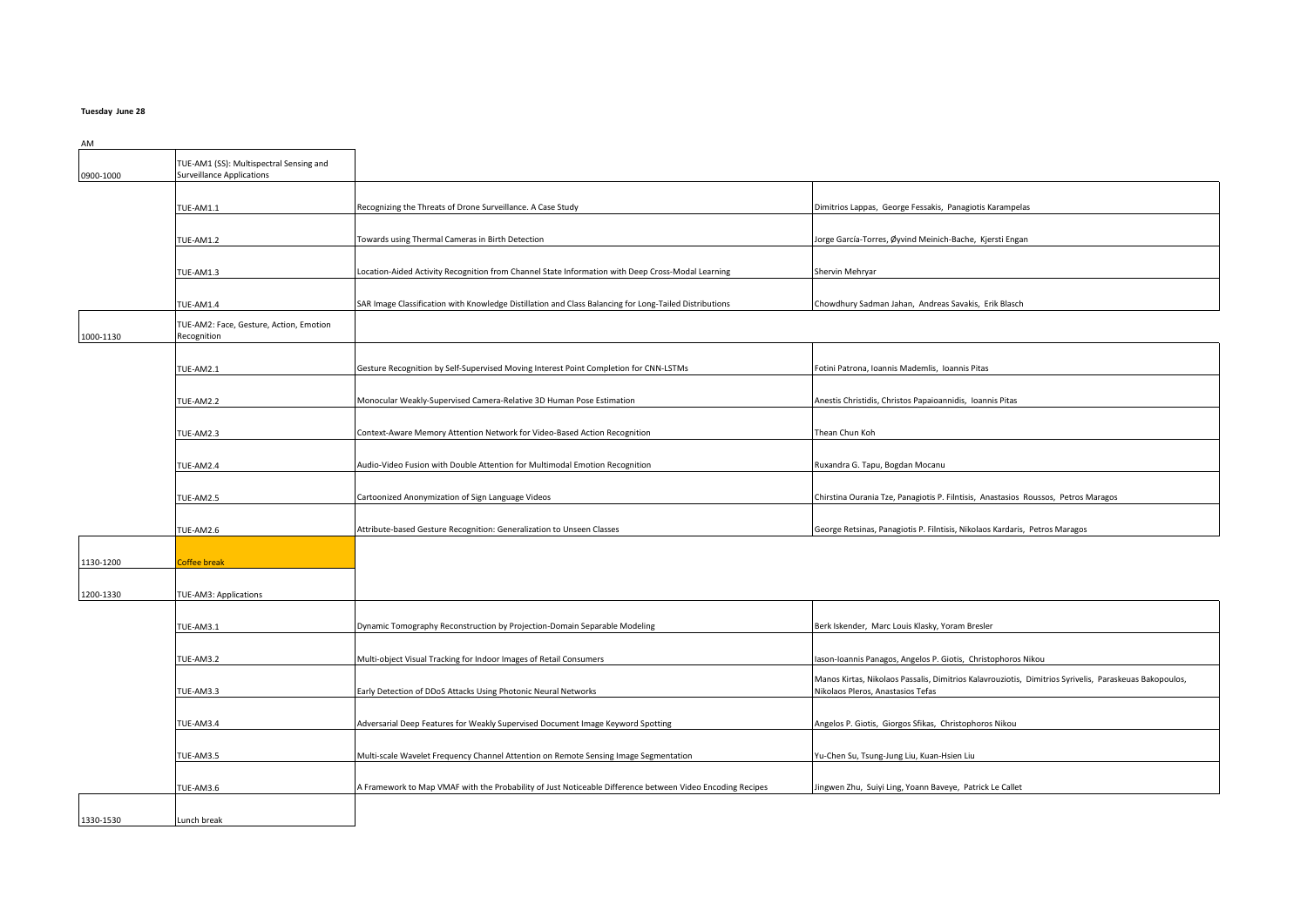| 1530-1700 | TUE-PM1: Autonomous Vehicles |                                                                                     |                                                                                          |
|-----------|------------------------------|-------------------------------------------------------------------------------------|------------------------------------------------------------------------------------------|
|           |                              |                                                                                     |                                                                                          |
|           | <b>TUE-PM1.1</b>             | Parting With Illusions About Synthetic Data                                         | Daniel Pototzky, Azhar Sultan, Lars Schmidt-Thieme                                       |
|           |                              |                                                                                     |                                                                                          |
|           | <b>TUE-PM1.2</b>             | Does Self-Supervised Pretraining Really Match ImageNet Weights?                     | Daniel Pototzky, Azhar Sultan, Lars Schmidt-Thieme                                       |
|           |                              |                                                                                     |                                                                                          |
|           | TUE-PM1.3                    | On the Detection of Powerline Elements with Efficient Transformers                  | Emmanouil Patsiouras, Vasileios Mygdalis, Ioannis Pitas                                  |
|           |                              |                                                                                     |                                                                                          |
|           |                              |                                                                                     |                                                                                          |
|           | TUE-PM1.4                    | Drone Footage Wind Turbine Surface Damage Detection                                 | Ashley Foster, Oscar Best, Mario Gianni, Asiya Khan, Keri Collins, Sanjay Sharma         |
|           |                              |                                                                                     |                                                                                          |
|           | TUE-PM1.5                    | Real-time Road Detection implementation of UNet Architecture for Autonomous Driving | Danut-Vasile V Giurgi Thomas Josso-Laurain, Maxime Devanne, Lauffenburger Jean-Phillippe |
|           |                              |                                                                                     |                                                                                          |
|           |                              |                                                                                     |                                                                                          |
|           | TUE-PM1.6                    | A Cooperative LiDAR-Camera Scheme for Extrinsic Calibration                         | Georgios Zamanakos, Lazaros Tsochatzidis, Angelos Amanatiadis, Ioannis Pratikakis        |
|           |                              |                                                                                     |                                                                                          |
| 1700-1730 | <b>Coffee break</b>          |                                                                                     |                                                                                          |
|           |                              |                                                                                     |                                                                                          |
| 1730-1900 | Keynote 2: A. Zakhor         |                                                                                     |                                                                                          |

# **Wednesday June 29**

2000-2200 Banquet

PM

| AM        |                                 |                                                                                                        |                                                                                                                                                           |
|-----------|---------------------------------|--------------------------------------------------------------------------------------------------------|-----------------------------------------------------------------------------------------------------------------------------------------------------------|
|           |                                 |                                                                                                        |                                                                                                                                                           |
| 0900-1000 | Keynote 3: I. Katsavounidis     |                                                                                                        |                                                                                                                                                           |
|           |                                 |                                                                                                        |                                                                                                                                                           |
| 1000-1130 | WED-AM1: Digital Pathology (SS) |                                                                                                        |                                                                                                                                                           |
|           |                                 |                                                                                                        |                                                                                                                                                           |
|           | WED-AM1.1                       | HUNIS: High-Performance Unsupervised Nuclei Instance Segmentation                                      | Vasileios Magoulianitis, Yijing Yang, C.-C. Jay Kuo                                                                                                       |
|           |                                 |                                                                                                        |                                                                                                                                                           |
|           | WED-AM1.2                       | MULTI-RESOLUTION FRAMEWORK FOR SPITZOID NEOPLASM CLASSIFICATION USING HISTOLOGICAL DATA                | Rocio del Amor, Francisco Javier Curieses, Laëtitia Launet, Adrián Colomer, Anaïs Moscardó, Andrés<br>Mosquera-Zamudio, Carlos Monteagudo, Valery Naranjo |
|           |                                 |                                                                                                        |                                                                                                                                                           |
|           | WED-AM1.3                       | Quantifying the effect of color processing on blood and damaged tissue detection in Whole Slide Images | Neel Kanwal, Saul Fuster, Farbod Khroaminia, Chunming Rong, Tahlita C.M. Zuiverloon, Kjersti Engan                                                        |
|           |                                 |                                                                                                        |                                                                                                                                                           |
|           |                                 |                                                                                                        | Saul Fuster, Farbod Khoraminia, Umay Kiraz, Neel Kanwal, Vebjørn Kvikstad, Trygve Eftestøl, Tahlita C.M.                                                  |
|           | WED-AM1.4                       | Invasive Cancerous Area Detection in Non-Muscle Invasive Bladder Cancer Whole Slide Images             | Zuiverloon, Emilius A. M. Janssen, Kjersti Engan                                                                                                          |
|           |                                 |                                                                                                        |                                                                                                                                                           |
|           | WFD-AM1.5                       | Residual block Convolutional Auto Encoder in Content- Based Medical Image Retrieval                    | Zahra Tabatabaei, Javier Oliver, Valery Naranjo, Kjersti Engan                                                                                            |
|           |                                 |                                                                                                        | Magnus Caspersen, Md. Sayed Tanveer, ASM Shihavuddin, M M Mahbubul Syeed, Md. Hasan Maruf,                                                                |
|           | WED-AM1.6                       | Cascaded DNNs for detecting the position and orientation of Left Ventricle from 3D CT Scans            | Ashraful Amin, Faisal M. Uddin                                                                                                                            |